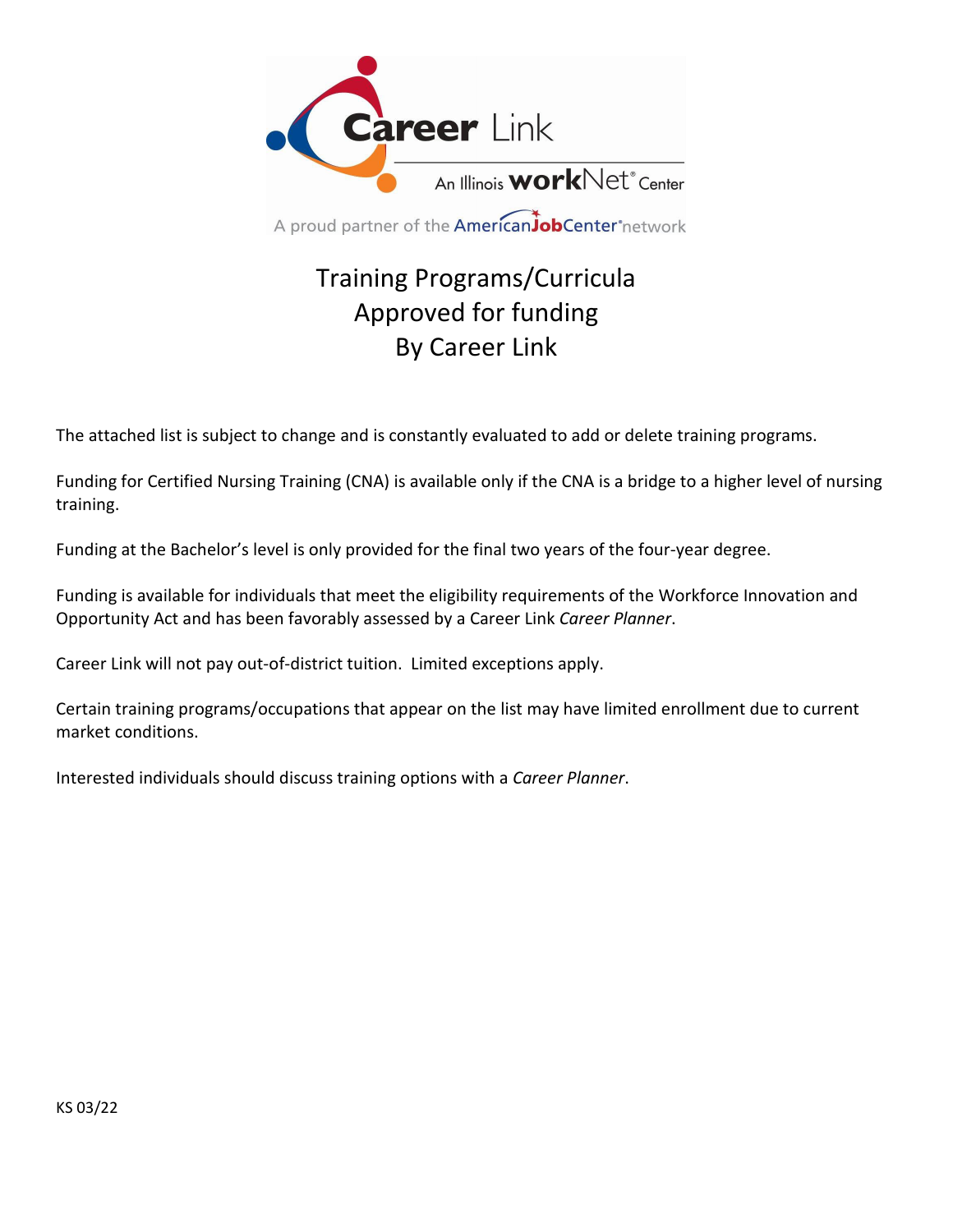## **Training Programs/Curricula Approved for funding By Career Link**

## **Black Hawk College (Moline)**

Accounting Specialist AAS 43-3031 Automotive Repair Technology AAS 49-3023 Basic Nurse Assistance Training 31-1014 Nursing (RN) Associate Degree 29-1141 Physical Therapist Assistant (PTA- AAS) 31-2021 Practical Nursing (LPN)-Industry Credential 29-2061 Production Mig Welding 51-4121

#### **Bradley University (Peoria)**

Accounting 43-3031 Business Computer Systems 15-1121 Business Management and Administration 11-3011 Management & Leadership 11-1021, 11-2031, 11- 9151 Mechanical Engineering 17-2141

Nursing (BSN) 29-1141 Professional Teaching 25-2021, 25-2031, 25-2052 Teacher Education – Secondary 25-2052, 25-2054

#### **Capitol Area Career Center (CASPN)**

Practical Nursing (Only LPN license counts as credential) 29-2061

## **Carl Sandburg College (Galesburg)**

Dental Hygiene/ AAS & License 29-2021 Registered Nursing (RN) AAS & ST. Lic. 29-1141 Practical Nursing (LPN) Ind. Credential 29-2061 Radiologic Technology AAS 29-2034

#### **Graham Hospital School of Nursing (Canton)**

Nursing (RN-Diploma) 29-1141

Reminder – (only RN Lic. counts as credential)

**Helping Hands Healthcare & Staffing** Nursing Assistant 31-1014

# **Heartland Community College (Normal)**

Computer Networking Tech AAS 15-1142 Digital Media Communications AAS 15-1134 Electric Vehicle Technology AAS 49-2096 Emergency Medical Technician (Paramedic) 29- 2041

Facilities Maintenance (Ind. Credential- Esco) 49- 9021, 49-9041, 49-9071

**Heartland Community College (Normal) cont'd**

Industrial Technology AAS 51-4041, 51-4121 **\*\*Medical Assistant \*\* Speak to Program Manager first** Nursing (RN - ADN) 29-1141 Nursing Assistant (C.N.A.) 31-1014 Pharmacy Technician 29-2052 Physical Therapist Assistant AAS & St. Lic. 31-2021 Practical Nursing (LPN)- St. License 29-2061 Radiography AAS 29-2034 Truck Driver Trainer I, II Refresher & Advance 53- 3032

Welding Skills Certificate 51-4121

### **Illinois Central College (East Peoria)**

Automotive Technology AAS 49-3021, 49-3023 Caterpillar Dealer Services Technology 49-3031 CISCO Certified Network AAS 15-1142 CISCO Networking Specialist AAS 15-1132 Computer Info Systems – Business AAS 15-1151 Computer Info Systems – Technical AAS 15-1132 Computer Prog. & Database Devlp. AAS 15-1131 Dental Hygiene 29-2021 Diesel Powered Equipment Tech 49-3031 Emergency Medical Services – Paramedic 29-2041 General Motors Automotive Service Ed. Program 49-3021, 49-3023

HVAC Technician (Ind. Cred – Esco Sec. 608) 49- 9021

HVAC/R Technology ASS & Ind. Cred. 49-9021 Lic. Practical Nursing (LPN)- Only license counts as credential 29-2061

Machine Tool Technology AAS 51-4011, 51- 4041 Maintenance Mechanic Technology AAS 49-9041

**\*\*Medical Assistant\*\* Speak to Program Manager first**

Medical Lab Technician 29-2010

Mechatronics Technology (Industrial Main. Tech. AAS) 49-9041

Network Administrator AAS 15-1142 Nurse Assistant (C.N.A.) 31-1014

KS 03/22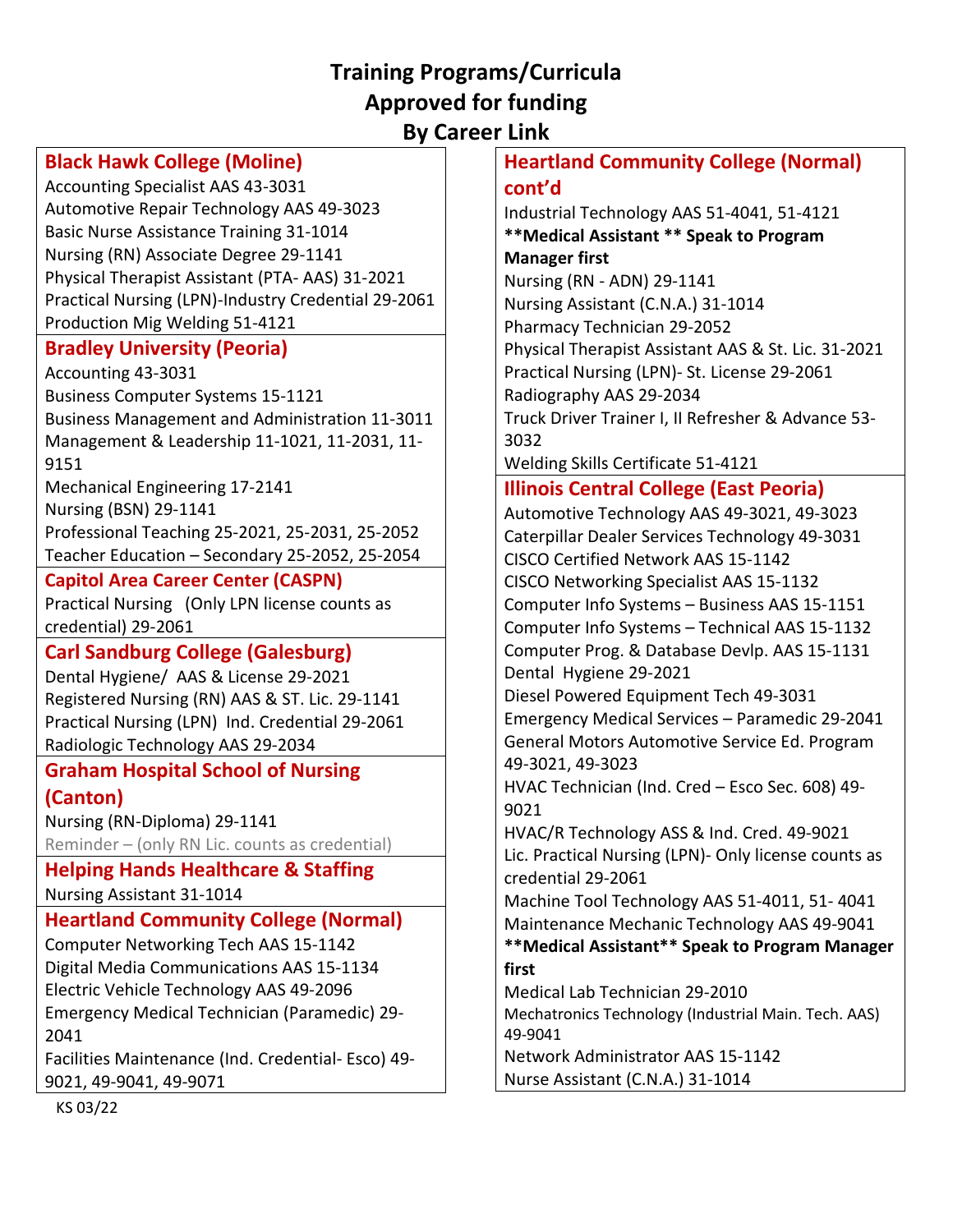## **Illinois Central College (East Peoria) cont'd**

Nursing (RN) 29-1141 Paramedic 29-2041 Pharmacy Technician 29-2052 Physical Therapy Assistant 31-2021 Radiography 29-2034 Respiratory Therapist- AAS 29-1126 Secure Software Development 15-1133 SURGICAL TECH (AAS) 29-2055 Truck Driver Training 53-3032 Truck Driver Refresher Course – 40 hour 53-3032 Truck Driver Refresher Course – 80 hour 53-3032 Welding Operator (12-hour certificate) 51-4121 Welding Specialist (30-hour certificate) 51-4121 Welding Technology AAS 51-4121

#### **Illinois State University (Normal)**

Accounting Financial Sequence 43-3031 Accounting Information Systems Sequence 13-2011 Biological Science Teacher Certificate Sequence 25- 2031 Business Administration (Marketing 11-2201) Business Teacher Education 25-2031 Chemistry Teacher 25-2031 Clinical Laboratory Science Program 29-2010 Computer Science 15-1131,15-1132, 15-1133, 15-1134, 15-1151, 15-1152, 15-1199 Construction Management 11-9021 Criminal Justice (Not for Probation but Correction Officers) 21-1092, 33-3012 Early Childhood Education 25-2011 Elementary Education 25-2021 English Teacher Certificate Sequence 25-2031 Finance General Finance Sequence 43-3011 , 13- 2051 Health Information Management 11-9111 Industrial Tech. Computer Systems Tech sequence 11-3021 Industrial Tech Engineering Tech 17-2112 Industrial Tech. Industrial Computer Systems 11- 3021 Information Systems – Assurance & Security 11- 3021 Information Systems/Sys. Dev/Analyst Seq. 11- 3021 Insurance 43-9041

#### **Illinois State University (Normal) cont'd**

International Business (i.e. marketing) 11-2021 Mgmnt Quantitative Methods, HR Mgmnt 11-3121 Math Teacher Certificate Sequence (Secondary) 25- 2031

Medical Laboratory Science 29-2010

Middle Level Teacher Education 25-2022, 25-2021 Network and Telecommunications Management 15-1142

Nursing, Accelerated Pre-licensure Sequence 29- 1141

Nursing (BSN) 29-1141

Physics Teacher Education Sequence 25-2031 Public Relations 11-2031

**\*\*Social Work \*\* Speak to Program Manager first** Spanish Teacher Certification Sequence 25-2031 Special Education 25-2054

## **Illinois Valley Community College (Oglesby)**

Automotive Tech – AAS 49-3023 Certified Nurse Assistant (IDPH Credential) 31-1014 Dental Assisting (Needs Industry credential) 31- 9091

Electronics/Electricians- Engineer Tech 17-3029 Manufacturing Technology – AAS 17-3029 Nursing (RN) 29-1141 Practical Nursing (LPN) 29-2061 Truck Driver Training 53-3032 Truck Driving Advanced 53-3032 Welding Advanced Construction Certificate 51- 4121

#### **Lincoln Land Community College (Springfield)**

Practical Nursing (LPN) 29-2061 Truck Driver Training CDL Basic 53-3032 Nursing (RN) 29-1141 Radiography 29-2034 Respiratory Therapist- AAS 29-1126

#### **MedCerts (Online)**

Pharmacy Technician 29-2052

**Methodist Medical Center (Peoria)**

2<sup>nd</sup> Degree Accelerated BSN-Nursing 29-1141 BSN – Nursing 29-1141 Nursing Assistant (C.N.A.)(IDPH Credential) 31-1014 **\*\*Bachelors of Social Work \*\* Speak to Program Manager first**

KS 03/22